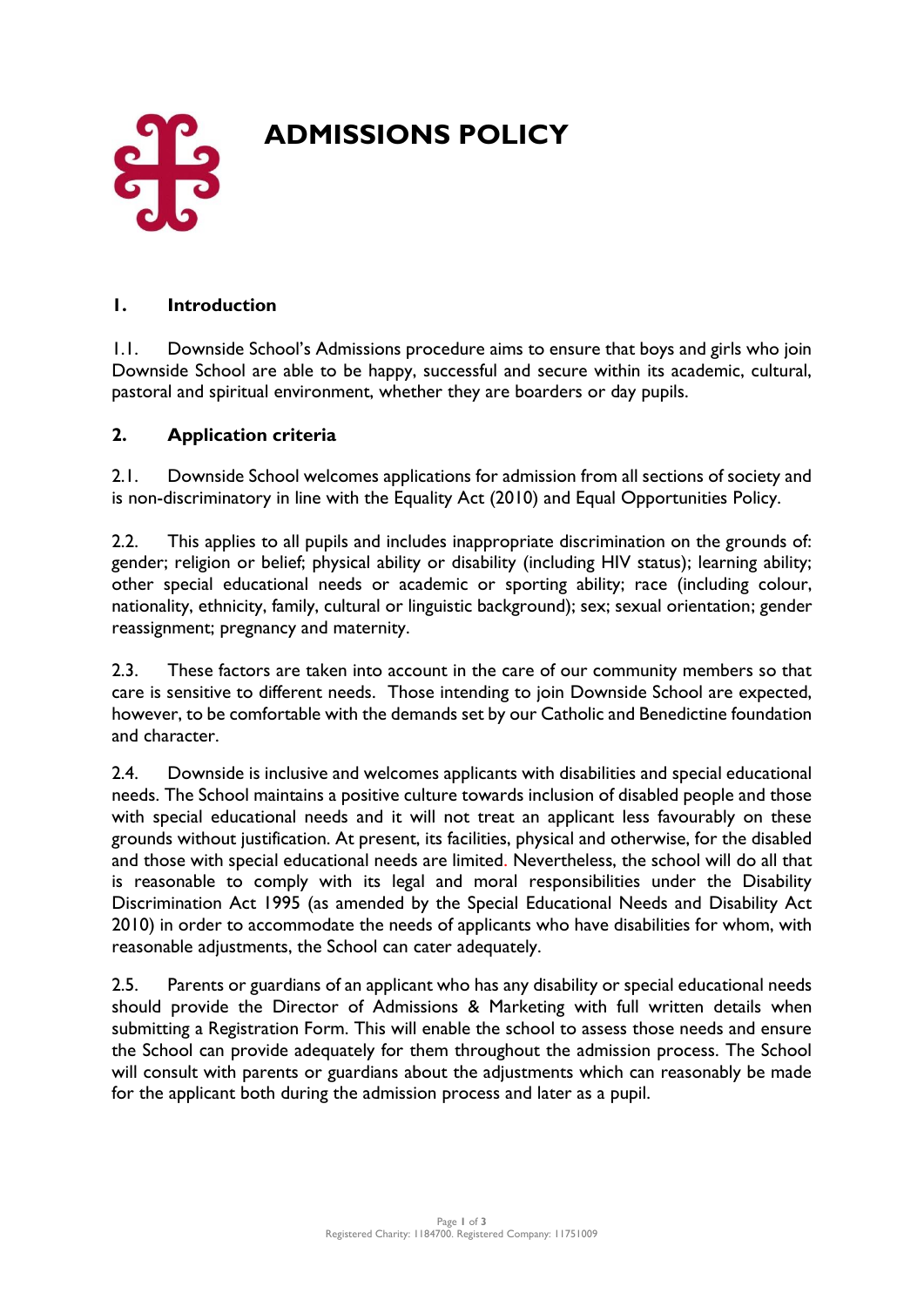## **3. Admissions criteria**

3.1. The admissions criteria are determined and reviewed from time to time by the Head in consultation with the Director of Admissions and Marketing

- 3.2. Admission to the School is at the discretion of the Head.
- 3.3. The preconditions for admission are that:
- The applicant is of the appropriate age and sufficient maturity.
- The School is able to provide adequately for any special educational needs the applicant may have following an assessment of the pupil by the Head of Learning Support, if required.
- The School, having made reasonable adjustment, has the capacity to cope with any disability the applicant may have.
- The pupil's level of English, if not a first-language English pupil, is of a standard compatible with the entry levels required for that pupil's proposed year group of entry.
- The applicant fulfils any conditions set out when offered a place.
- Fees (if applicable) at the present school have been paid.

#### **4. Selection Criteria**

4.1. The selection criteria are determined and reviewed from time to time by the Head in consultation with the Director of Admissions and Marketing.

4.2. The selection criteria to be fulfilled by the applicant will be determined by the School. The selection criteria aim to identify applicants whose academic and other abilities appear to match the ethos and standards of the School and whose personal qualities suggest they have the potential to contribute sufficiently to the School community and benefit from the many opportunities that are offered at the School.

4.3. The selection criteria include provision of satisfactory evidence of academic ability sufficient to access the school curriculum, assessed by Downside's own age-appropriate entrance exams, together with an interview and school reports for the last two years, and a satisfactory reference from the applicant's current school. The School is academically selective to ensure that every pupil who enters the School can fruitfully access the School's curriculum. It also recognises the central value of Art, Drama, Music, Sport and other co-curricular activities, and enthusiasm in these fields is expected and encouraged.

4.4. The School values its connections with Old Gregorians (alumni) but is also keen to foster new associations and links. The School intends to widen access to the school to boys and girls who can clearly and substantially benefit from a Downside education regardless of their parents' or guardians' financial circumstances.